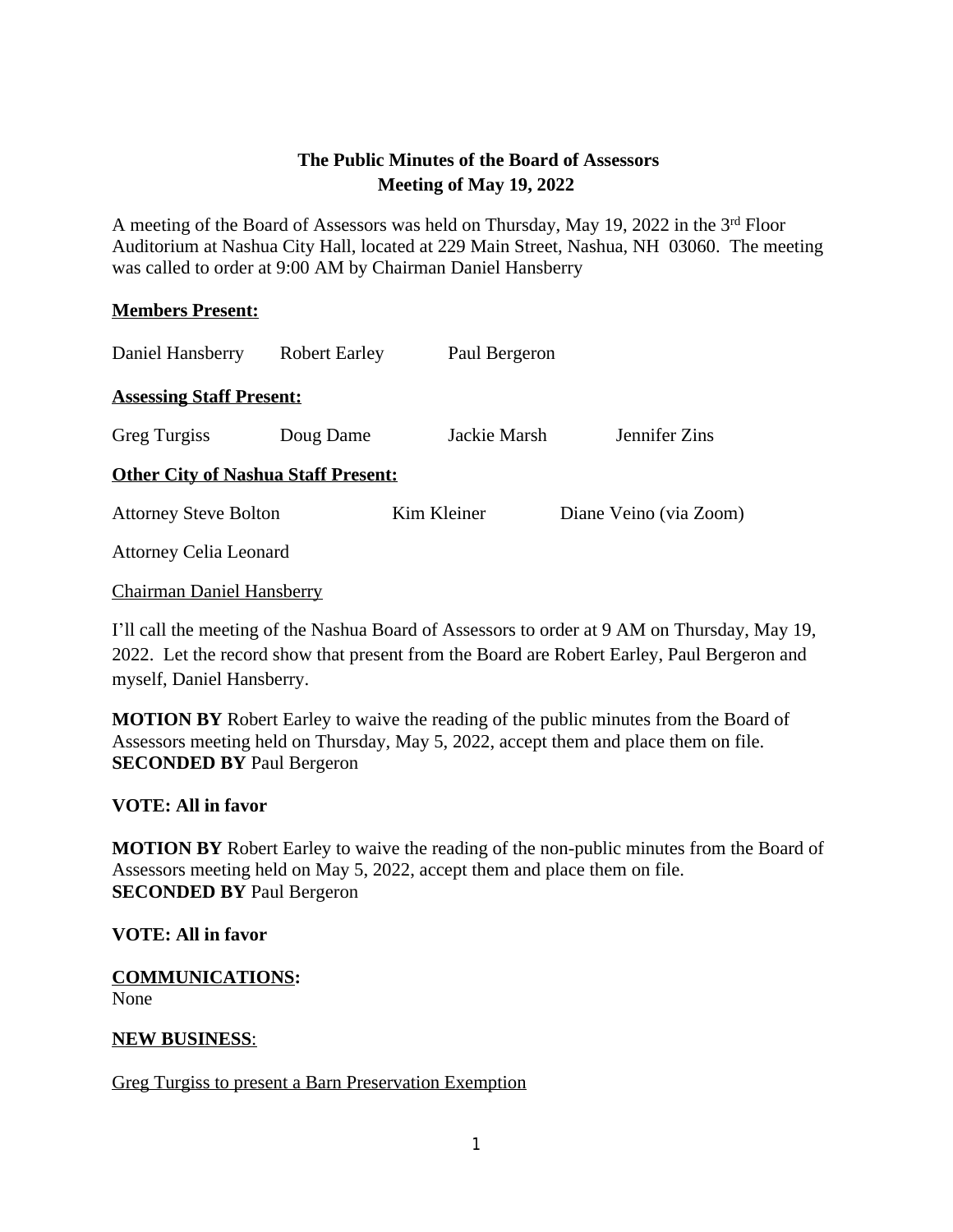Mr. Turgiss presented a Barn Preservation Exemption for the property located at 70 Coburn Ave.

**MOTION BY** Robert Earley to approve the Barn Preservation Exemption for the property located at 70 Coburn Ave. **SECONDED BY** Paul Bergeron

### **VOTE: All in favor**

#### Doug Dame to present an Abatement List of 2021 denials

Mr. Dame presented an Abatement List of 2021 denials that consisted of 26 properties

**MOTION BY** Robert Earley to approve the Abatement List of 2021 denials. **SECONDED BY** Paul Bergeron

**VOTE: All in favor**

## **UNFINISHED BUSINESS:**

None

## **PUBLIC COMMENT:** Laurie Ortolano – 41 Berkeley St

Ms. Ortolano expressed concerns about the Reval:

- Vision Government Solution's end-of-service date
- When the final numbers would be released
- Depreciation issue had been resolved
- How depreciation would impact older homes
- Shift of value for commercial and residential properties.
- Update of % increase
- Abatements why it takes so long to settle with a 6% interest return, now 4%
- Dates of sales data used
- Hard numbers when are they coming out for informal hearings
- Doug Dame why is the City trying to force him into retirement, etc.

# **COMMENTS BY BOARD MEMBERS:**

None

### **Chairman Daniel Hansberry**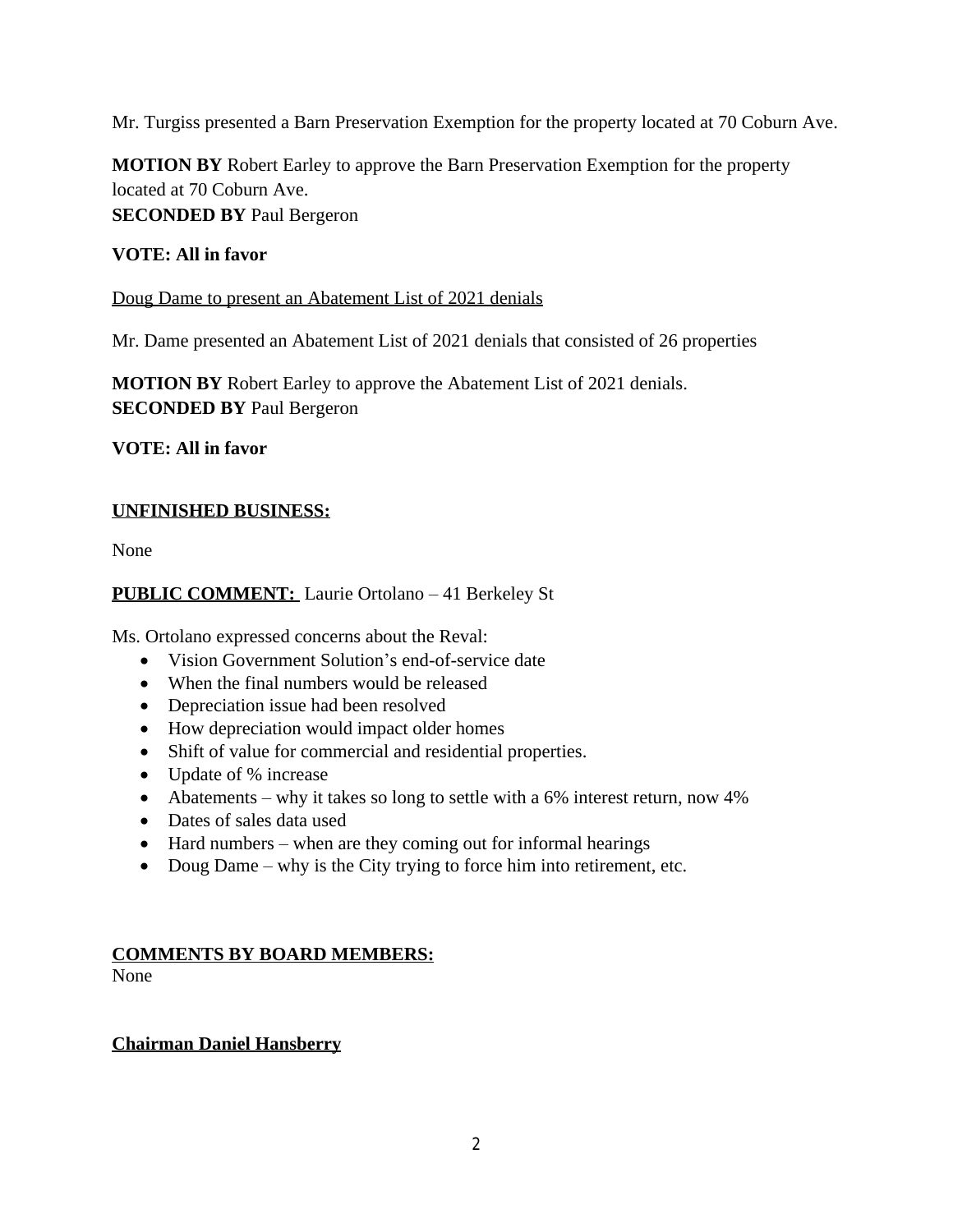Is there a motion to go into non-public session for two reasons, first to discuss matters which, if discussed in public, would likely affect adversely the reputation of any person, other than a member of this board, unless such person requests an open meeting? This exemption shall extend to include any application for assistance or tax abatement or waiver of a fee, fine or other levy, if based on inability to pay or poverty of the applicant, pursuant to RSA 91-A:3, II(c). Second, under 91-A: 3, II (L), for the "consideration of legal advice provided by legal counsel, either in writing or orally, to one or more members of the public body, even where legal counsel is not present."

**MOTION BY** Robert Earley to enter non-public session **SECONDED BY** Paul Bergeron

**VOTE: Mr. Earley**-Yes **Mr. Bergeron**- Yes **Mr. Hansberry**- Yes

(The Board entered non-public session at 9:11 AM)

(The Board resumed public session at 10:06 AM)

#### **Chairman Daniel Hansberry**

Is there a motion to seal the minutes of the non-public session because divulgence of the information likely would 1) affect adversely the reputation of any person other than a member of this public body, and 2) render the proposed action ineffective?

**MOTION BY** Robert Earley to seal the non-public minutes. **SECONDED BY** Paul Bergeron

**VOTE: Mr. Earley –** Yes **Mr. Bergeron –** Yes **Mr. Hansberry -** Yes

**MOTION BY** Robert Earley to make public the non-public meeting minutes of the Board of Assessors meeting from May 5, 2022 with redactions. **SECONDED BY** Paul Bergeron

**VOTE: All in favor**

**MOTION BY** Robert Earley to adjourn. **SECONDED BY** Paul Bergeron